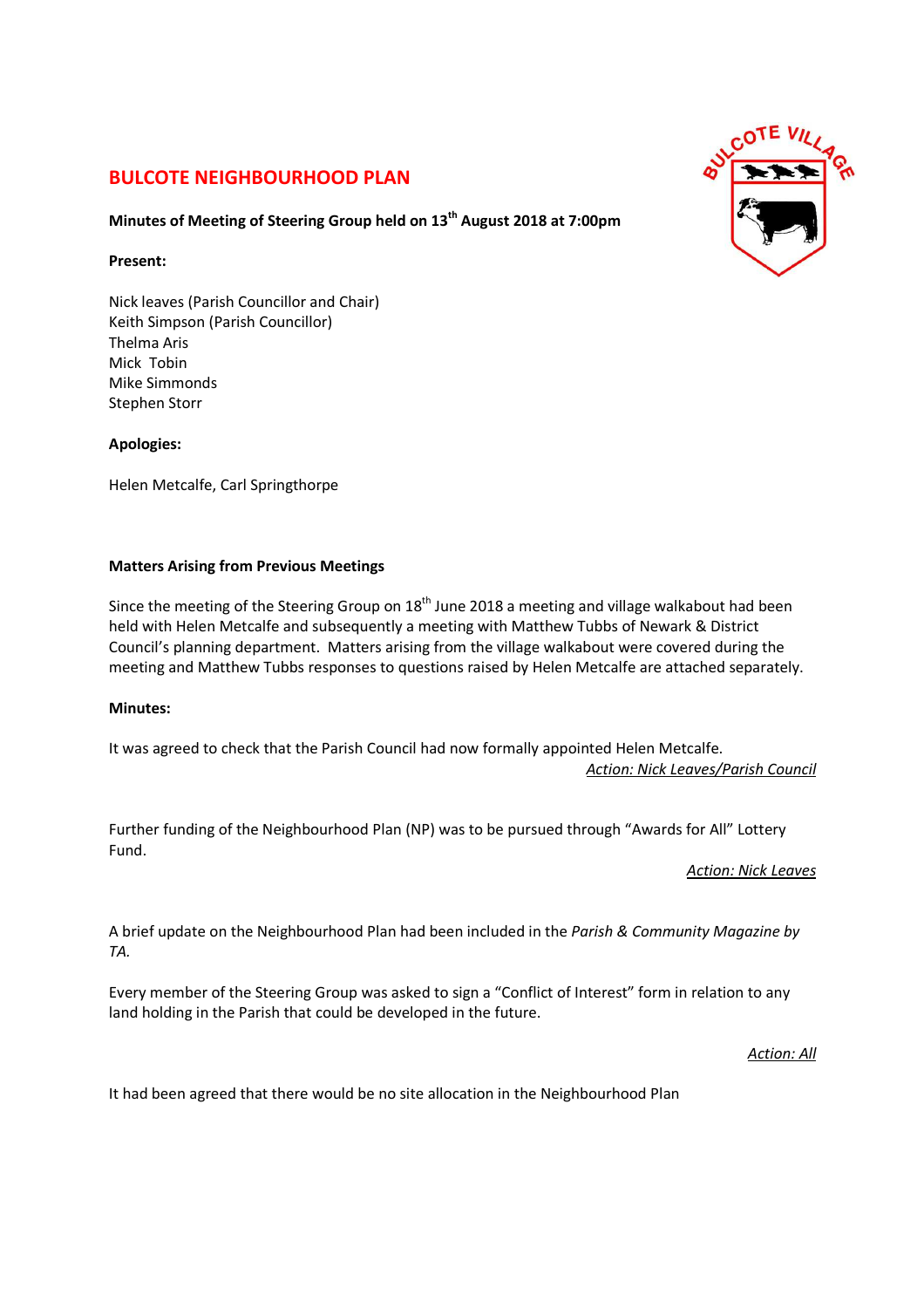A Character Appraisal of the Parish was to be included in the plan and TA, MT and SS agreed to produce this.

#### *Action: Thelma Aris, Mick Tobin, Stephen Storr*

Local green spaces were to be identified in the NP including any trees deemed worthy of protection (Tree Preservation Order) e.g. adjacent The Ridings. The test for inclusion would be in accordance with the relevant clauses of the National Policy Planning Framework (NPPF)

Helen Metcalfe had suggested that heritage assets not included in the Conservation Area Appraisal (CAA) should be identified in the NP. e.g. "Kingswood", Old Main Road. Their inclusion will need to be justified with regard to history and architectural style, even those included in the CAA. It was agreed to invite Steve Wright of Burton Joyce & Bulcote Local History Society to a future meeting to assist in this regard.

#### *Action: Nick Leaves*

The loss of existing indoor and outdoor community facilities - following future development of the farmwas to be considered and referenced in the NP. Once the NP was in place there would be an opportunity to explore "Community Right to Build".

As the Parish borders a section of the River Trent, KS had contacted the Canal and River Trust regarding matters that might be included in the NP. A somewhat generic response had been received that requires further examination.

*Action: Keith Simpson*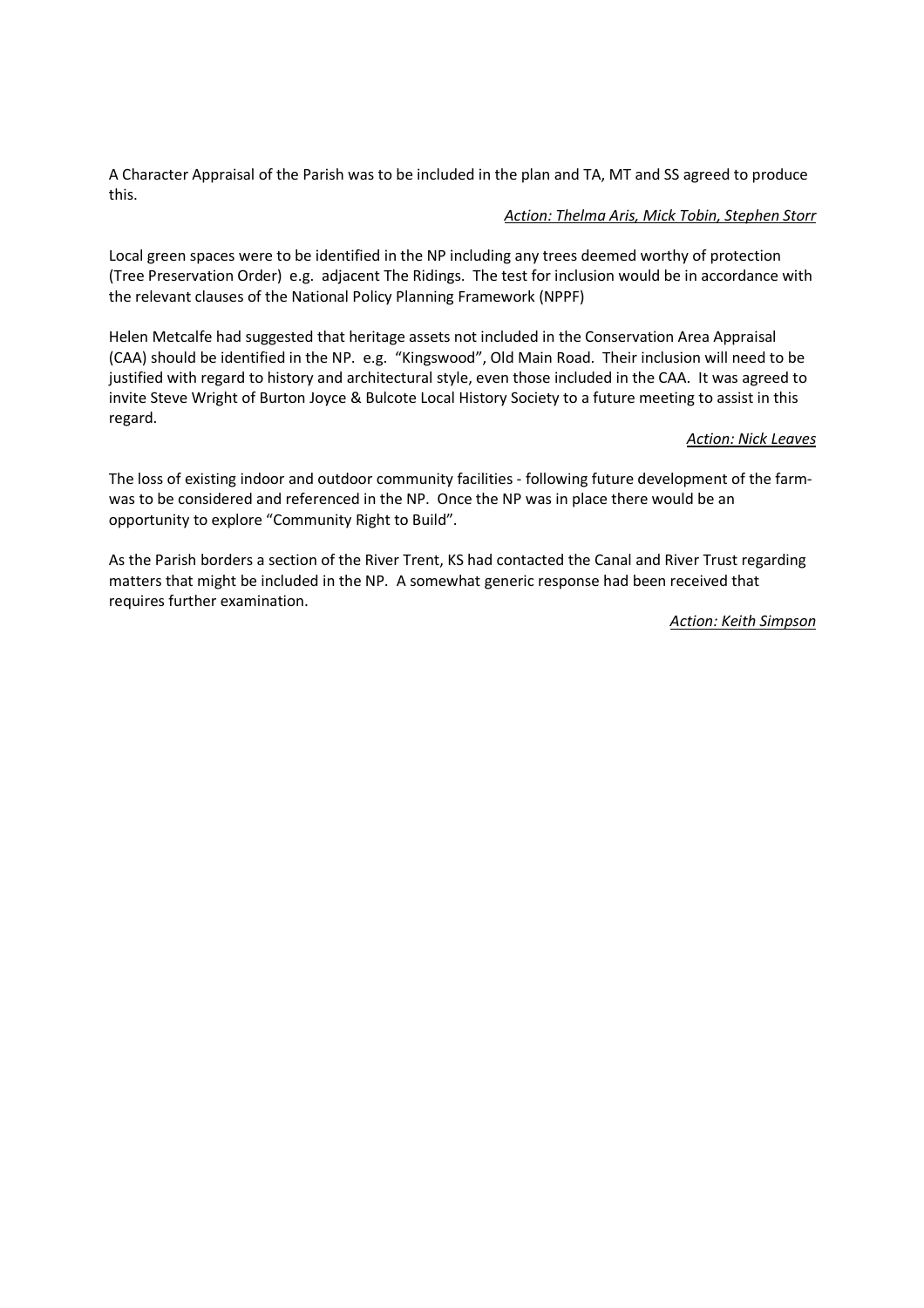#### RESPONSE FROM MATTHEW TUBBS – NSDC

**a) There is a gap in the district policy on a definition of limited infill when you meet with Matthew Tub please draw his attention to the inspectors appeal decision for Gable Oak para 7 and the Amended Core Strategy Development Plan Document Submission para 4.29 and Spatial Policy 4b. Can you ask him how confident he is that the approach in 4b - that 'no villages 'washed over ' by the Green Belt have been identified for limited infilling' will be upheld given the Appeal Decision? Please can you ask Matthew if this revised NPPF alters his consideration of the wording in the submission amended core strategy where NSDC rule out infilling in washed over green belt villages?** 

Under the transitional arrangements the Amended Core Strategy is being assessed against the previous NPPF. Para 89 listed 'limited infilling in villages, and limited affordable housing for local community needs under policies set out in the Local Plan'. The amended policy is clearly in-line with that approach, and that forms the basis of the Inspectors consideration. However as has been picked up, the need for limited infilling to be facilitated by Local Plan policy has been dropped within the new NPPF. With 'limited infilling in villages' now listed as an individual exception to what would otherwise be inappropriate development in the Green Belt. So there is a bit of tension between how SP4B sits with updated national policy, given that the Local policy makes clear that no villages washed over by the Green Belt have been identified for limited infill.

In terms of the implications of this for our future decision making- any decisions should be made in line with the Development Plan unless material considerations indicate otherwise. The policies within the NPPF form material considerations, and should be taken into account from the day of its publication. However the Framework goes on to outline that policies should not be considered out-of-date simply because they were adopted or made prior to its publication. Due weight should be given to them, according to their degree of consistency with the Framework (the closer the policies in the plan to the policies in the Framework, the greater the weight that may be given).

My view on the above is that SP4B, as amended, is clearly inconsistent with national policy in terms of how it seeks to deal with infill development. Accordingly the fact that national policy supports limited infilling in Green Belt villages would be a material consideration in the determination of any proposal, and one which would likely weigh heavily in the balance… in non-planner speak it is likely that we may in future see limited infill development in Green Belt villages.

**b) Please advise him that the NP will use as its evidence base the Conservation Area Appraisal (CAA) this is 2001 and is he minded to do a review - especially with the development pressure at** 

Yes there is going to be a rolling programme over the next couple of years. This will prioritise Newark and Ollerton Conservation Areas in the first instance, given the development pressures in these locations, the fact that they have never had appraisals and given the possibility that some assets within those areas may end up on the at risk register. If there are areas of potential overlap between the Neighbourhood Plan and a review of the Bulcote CA then we would be of course be happy to discuss. **c) can you ask Matthew when he expects the Amended Core strategy to be adopted and in what respects does he think this new policy framework will affect Bulcote. I would be open about the importance of the open spaces to the character of the parish and seek advise on how he would advise that character is protected**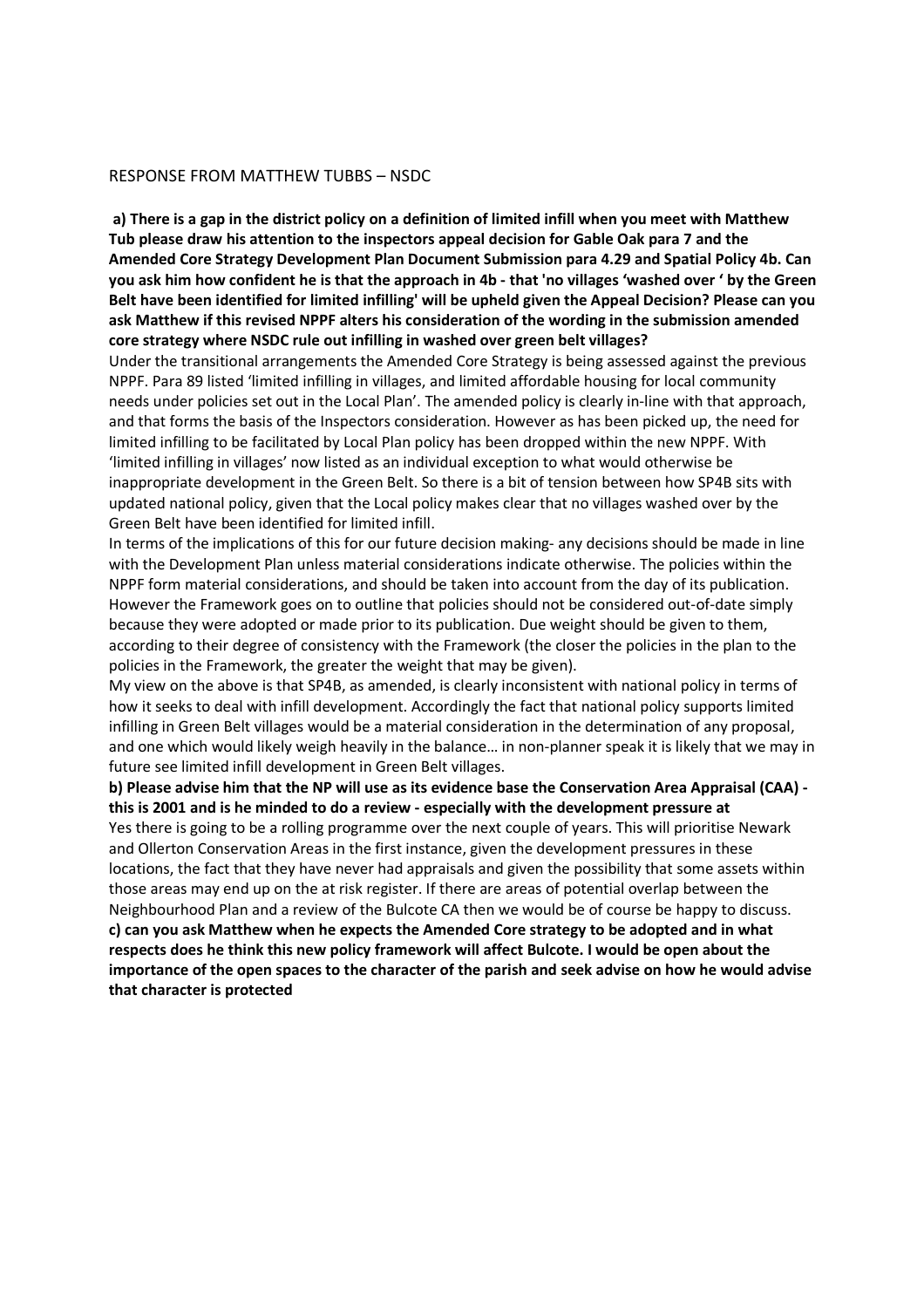The Core Strategy Inspector is happy for us to go out to consultation on our main modifications to the Amended Core Strategy (these are changes which are felt necessary for the Plan to be 'sound' and have occurred either as a result of representations made on the draft Amended Core Strategy or from the discussion at the hearings in early February). These will be subject to a six week consultation – which we anticipate starting tomorrow (Weds 8th August). Following this the Inspector will review the responses and issue his report. I would anticipate us hopefully being in a position to adopt the Plan in autumn this year.

I would therefore suggest that the Neighbourhood Plan use the Publication Amended Core Strategy (supplemented with the schedule of main modifications) and the Allocations & Development Management DPD as the baseline for the NP. Both documents identify what we consider to be the strategic policies, and any NP needs to be consistent with these.

In terms of how Bulcote is addressed in the Development Plan – the part of Bulcote connected to Burton Joyce is inset from the Green Belt and in this location Spatial Policy 3 Rural Areas applies. The old village is washed over by the Green Belt (Spatial Policy 4a and 4) and also covered by the Conservation Area. Identifying 'Local Green Space' is something which the NP can do – clearly the reasoning behind their identification would need to be evidenced and articulated within the Plan. Para 99 of the NPPF outlines the approach to be followed and criteria which would be used to assess them.

## **d) maps - what can NSDC he provide for the NP; map of public rights of way, Local Nature Reserves and other policy designations (green belt, CA boundary) in the Plan area in digital and paper form would be very helpful.**

We should be able to provide mapping, we've done this elsewhere and appreciate it's often something which Parishes find difficult to do. I'm not sure whether we would be able to provide raw digital data, as there may be licensing issues. If you can provide me with a list of what you would like we can take it from there.

## **Further information**

The Neighbourhood Planning section of the Planning Practice Guidance is a very helpful resource, particularly if members of the Steering Group are looking to familiarise themselves with the process for production of the Plan.

We can assist with the consultation of those bodies which the regulations require you to consult on a pre-submission NP. If you provide us with a letter then we will send it out on your behalf and ask them to come back direct to you with any comments. This is the safest way to ensure everything is procedurally correct, as we hold contact details for the various parties.

Again I would emphasise the importance of good housekeeping – particularly with respect to the addresses of those you have formally consulted. Once we get to the Submission stage the District Council will need to be able to directly consult all individuals/businesses/organisations which have previously been notified. Keeping a list and providing that for our use will avoid unnecessary delays at that late stage.